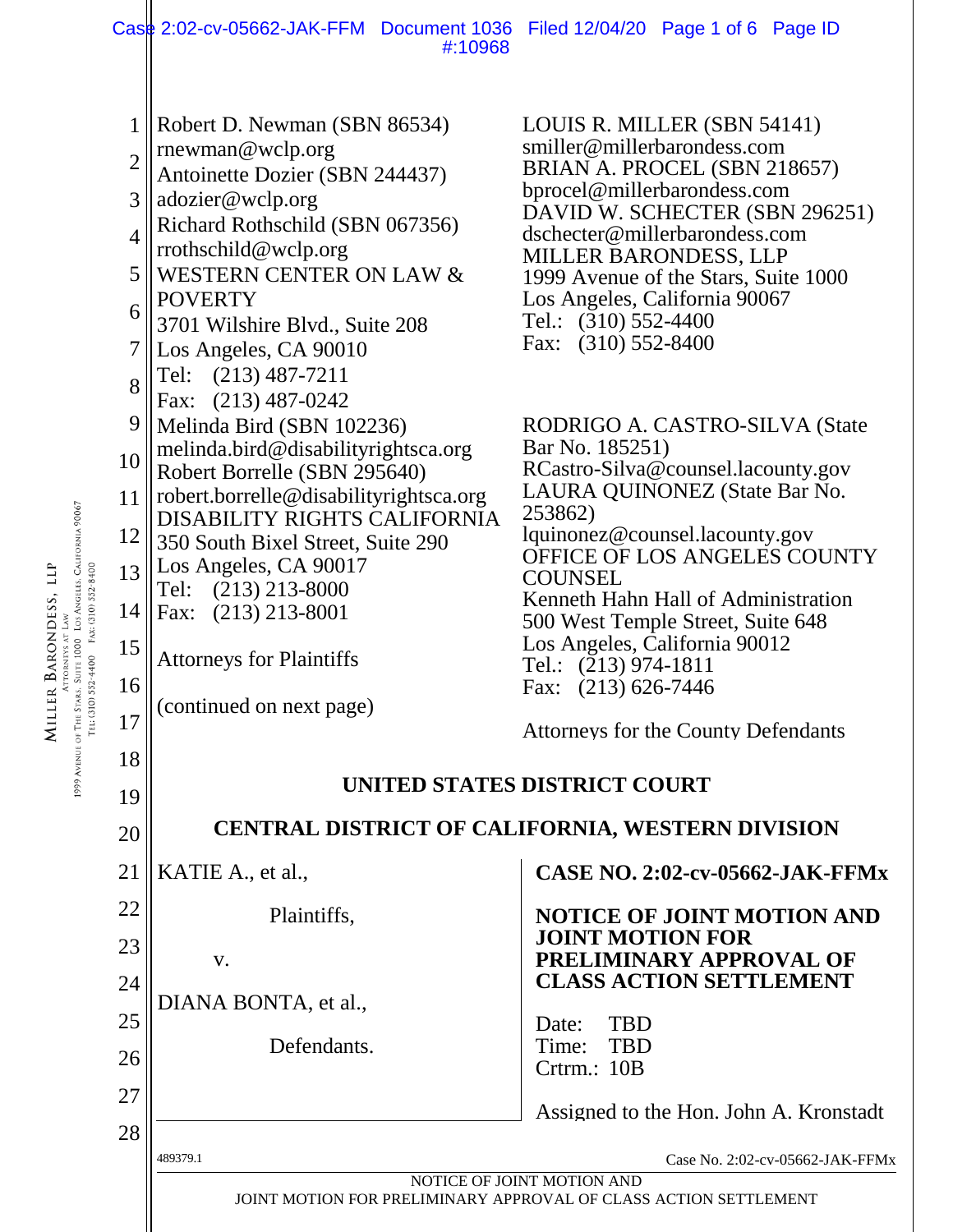|                | Case 2:02-cv-05662-JAK-FFM Document 1036 Filed 12/04/20 Page 2 of 6 Page ID | #:10969                                                          |                            |  |                                 |  |  |  |
|----------------|-----------------------------------------------------------------------------|------------------------------------------------------------------|----------------------------|--|---------------------------------|--|--|--|
|                |                                                                             |                                                                  |                            |  |                                 |  |  |  |
| 1              | <i>[ADDITIONAL COUNSEL]</i>                                                 |                                                                  |                            |  |                                 |  |  |  |
| $\overline{2}$ | Kimberly Lewis (SBN 144879)                                                 |                                                                  |                            |  |                                 |  |  |  |
| 3              | lewis@healthlaw.org<br>NATIONAL HEALTH LAW PROGRAM                          |                                                                  |                            |  |                                 |  |  |  |
| 4              | 3701 Wilshire Boulevard, Suite 750                                          |                                                                  |                            |  |                                 |  |  |  |
| 5              | Los Angeles, CA 90034<br>Telephone: (310) 204-6010                          |                                                                  |                            |  |                                 |  |  |  |
| 6              | Facsimile: (310) 204-0891                                                   |                                                                  |                            |  |                                 |  |  |  |
| $\overline{7}$ |                                                                             |                                                                  |                            |  |                                 |  |  |  |
| 8              | Ira Burnim (pro hac vice)<br>irab@bazelon.org                               |                                                                  |                            |  |                                 |  |  |  |
| 9              | BAZELON CENTER FOR MENTAL HEALTH LAW                                        |                                                                  |                            |  |                                 |  |  |  |
| 10             | 1101 Fifteenth Street, NW, Suite 1212<br>Washington, DC 20006               |                                                                  |                            |  |                                 |  |  |  |
| 11             | Telephone: (202) 467-5730                                                   |                                                                  |                            |  |                                 |  |  |  |
| 12             | Facsimile: (202) 223-0409                                                   |                                                                  |                            |  |                                 |  |  |  |
| 13             | Leecia Welch (SBN 208714)                                                   |                                                                  |                            |  |                                 |  |  |  |
| 14             | lwelch@youthlaw.org<br>NATIONAL CENTER FOR YOUTH LAW                        |                                                                  |                            |  |                                 |  |  |  |
| 15             | 1212 Broadway, Suite 600                                                    |                                                                  |                            |  |                                 |  |  |  |
| 16             | Oakland, CA 94612                                                           |                                                                  |                            |  |                                 |  |  |  |
| 17             | Telephone: (510) 835-8098<br>Facsimile: (510) 835-8099                      |                                                                  |                            |  |                                 |  |  |  |
| 18             |                                                                             |                                                                  |                            |  |                                 |  |  |  |
| 19             | Mark Rosenbaum (SBN 59940)<br>mrosenbaum@publiccounsel.org                  |                                                                  |                            |  |                                 |  |  |  |
| 20             | PUBLIC COUNSEL                                                              |                                                                  |                            |  |                                 |  |  |  |
| 21             | 610 S. Ardmore Avenue<br>Los Angeles, CA 90005                              |                                                                  |                            |  |                                 |  |  |  |
| 22             | Telephone: (213) 385-2977                                                   |                                                                  |                            |  |                                 |  |  |  |
| 23             | Facsimile: (213) 385-9089                                                   |                                                                  |                            |  |                                 |  |  |  |
| 24             |                                                                             |                                                                  |                            |  |                                 |  |  |  |
| 25             |                                                                             |                                                                  |                            |  |                                 |  |  |  |
| 26             |                                                                             |                                                                  |                            |  |                                 |  |  |  |
| 27             |                                                                             |                                                                  |                            |  |                                 |  |  |  |
| 28             |                                                                             |                                                                  |                            |  |                                 |  |  |  |
|                | 489379.1                                                                    |                                                                  | 2                          |  | Case No. 2:02-cv-05662-JAK-FFMx |  |  |  |
|                |                                                                             | JOINT MOTION FOR PRELIMINARY APPROVAL OF CLASS ACTION SETTLEMENT | NOTICE OF JOINT MOTION AND |  |                                 |  |  |  |

**MILLER BARONDESS, LLP**<br>1999 Avenue of The Stras, Suite 1000 Los Angeles, California 90067<br>Tel: (310) S52-4400 Fax: (310) S52-8400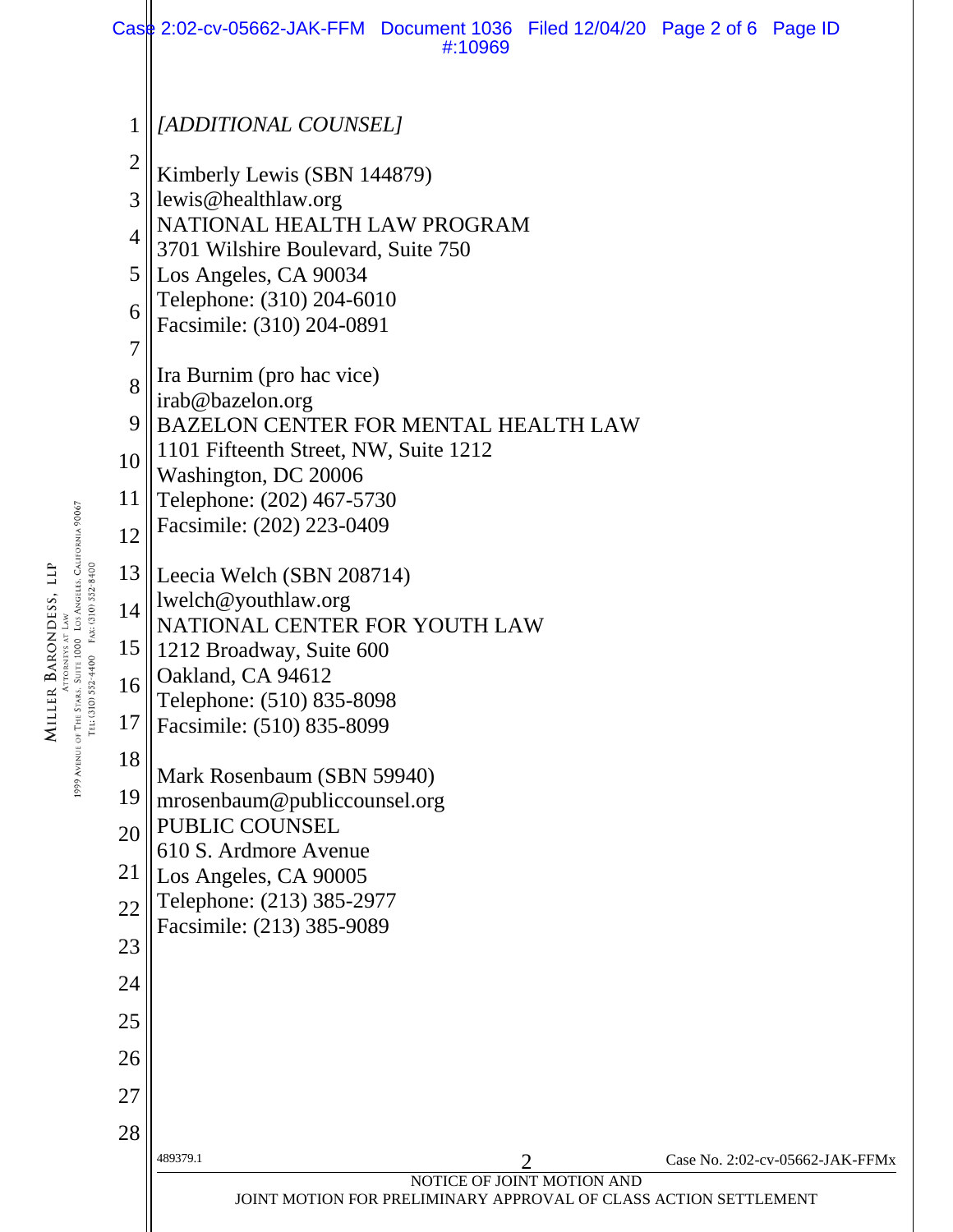

Attoriers at Law<br>1999 Avenue of The Stars, Suite 1000 Los Angeles, California 90067 MILLER BARONDESS, LLP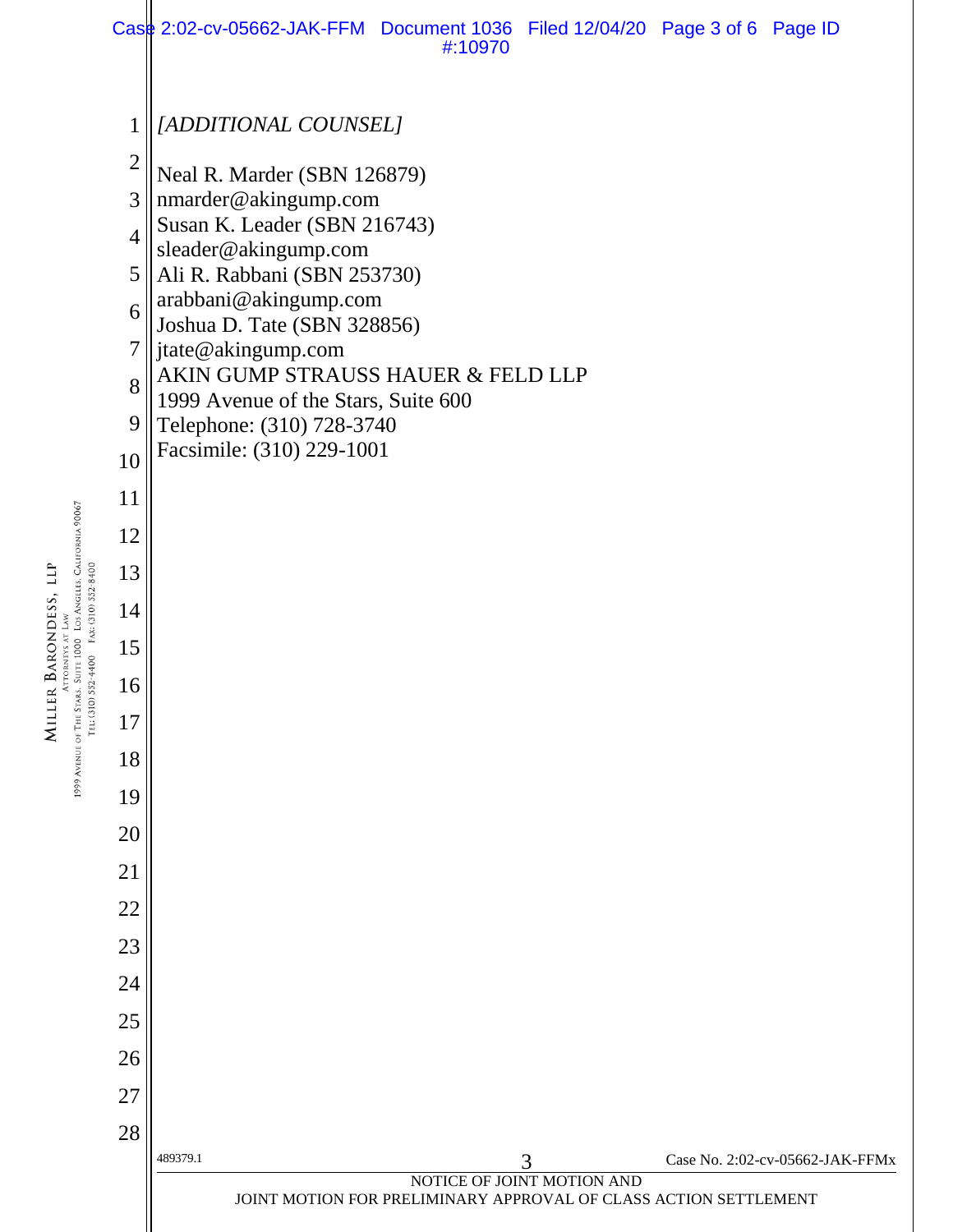1 2 3 4 5 6 7 8 9 10 11 12 13 14 15 16 **PLEASE TAKE NOTICE THAT** Plaintiffs and Defendants Los Angeles County (the "County"), the Los Angeles County Department of Children and Family Services ("DCFS") and the DCFS Director (together, the "County Defendants") hereby jointly move for an order: granting preliminary approval of the class action settlement filed with this Court on September 23, 2020 (ECF Dkt. No. 1031) and attached hereto as **Exhibit 1**; appointing Atticus Administration, LLC, as the administrator for the Settlement Notice (the "Settlement Administrator"); approving and directing the dissemination by the Settlement Administrator and the parties of the various notices of the Settlement Agreement substantially in the form of Exhibits A to C to the accompanying Declaration of Brian Procel; and adopting the proposed schedule attached hereto as **Exhibit 2** for the Final Approval Hearing ("Fairness Hearing") and other deadlines related to the notice and administration of the Settlement. Per the Court's October 20, 2020 In-Chambers Order (ECF Dkt. No. 1035), the Court has not yet set a hearing on this joint motion and will do so after reviewing the filings made by the Katie A. Advisory Panel, any reply from the parties and any amicus brief or less formal comment from interested non-parties.

17 18 19 20 21 22 This joint motion is based on this Notice of Motion, the accompanying Memorandum of Points and Authorities, Declarations from Robert Newman, Melinda Bird, Kimberly Lewis, Neal Marder, Brian Procel, Anabel Rodriguez and Chris Longley and exhibits attached thereto, the pleadings and other documents that form the official court file in this action, and any further argument presented on the joint motion.

23

DATED: December 4, 2020 WESTERN CENTER ON LAW & POVERTY

|    | JOINT MOTION FOR PRELIMINARY APPROVAL OF CLASS ACTION SETTLEMENT |                                 |                            |                                    |  |  |
|----|------------------------------------------------------------------|---------------------------------|----------------------------|------------------------------------|--|--|
|    | 489379.1                                                         |                                 | NOTICE OF JOINT MOTION AND | Case No. $2:02$ -cv-05662-JAK-FFMx |  |  |
| 28 |                                                                  |                                 |                            |                                    |  |  |
| 27 |                                                                  | <b>Attorneys for Plaintiffs</b> |                            |                                    |  |  |
| 26 |                                                                  | By:                             | <b>ROBERT NEWMAN</b>       | /s/ Robert Newman                  |  |  |
| 25 |                                                                  |                                 |                            |                                    |  |  |

24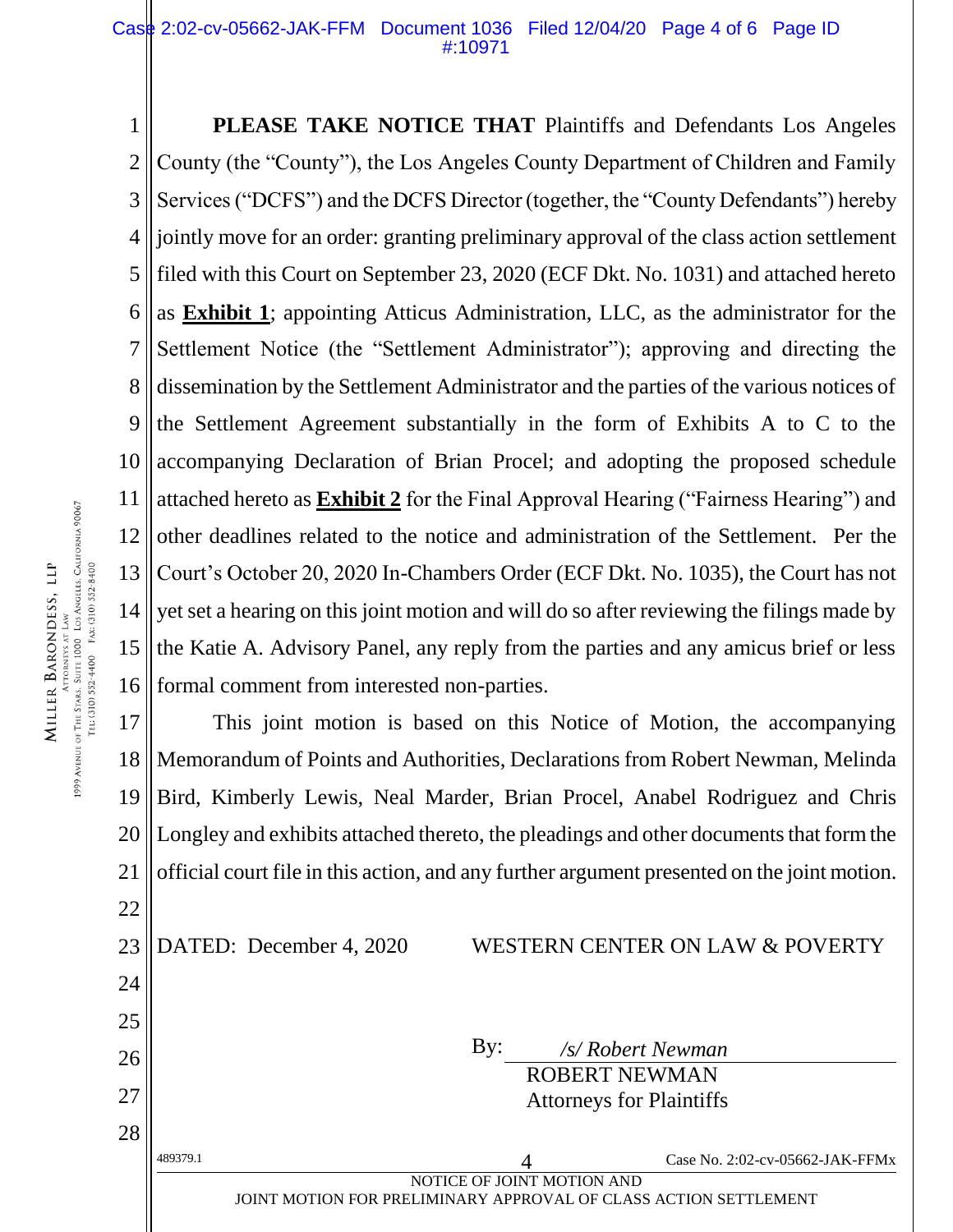

ATTORNEYS AT LAW<br>1999 Avenue of The Stars, Suite 1000 Los Angeles, California 90067 MILLER BARONDESS, LLP